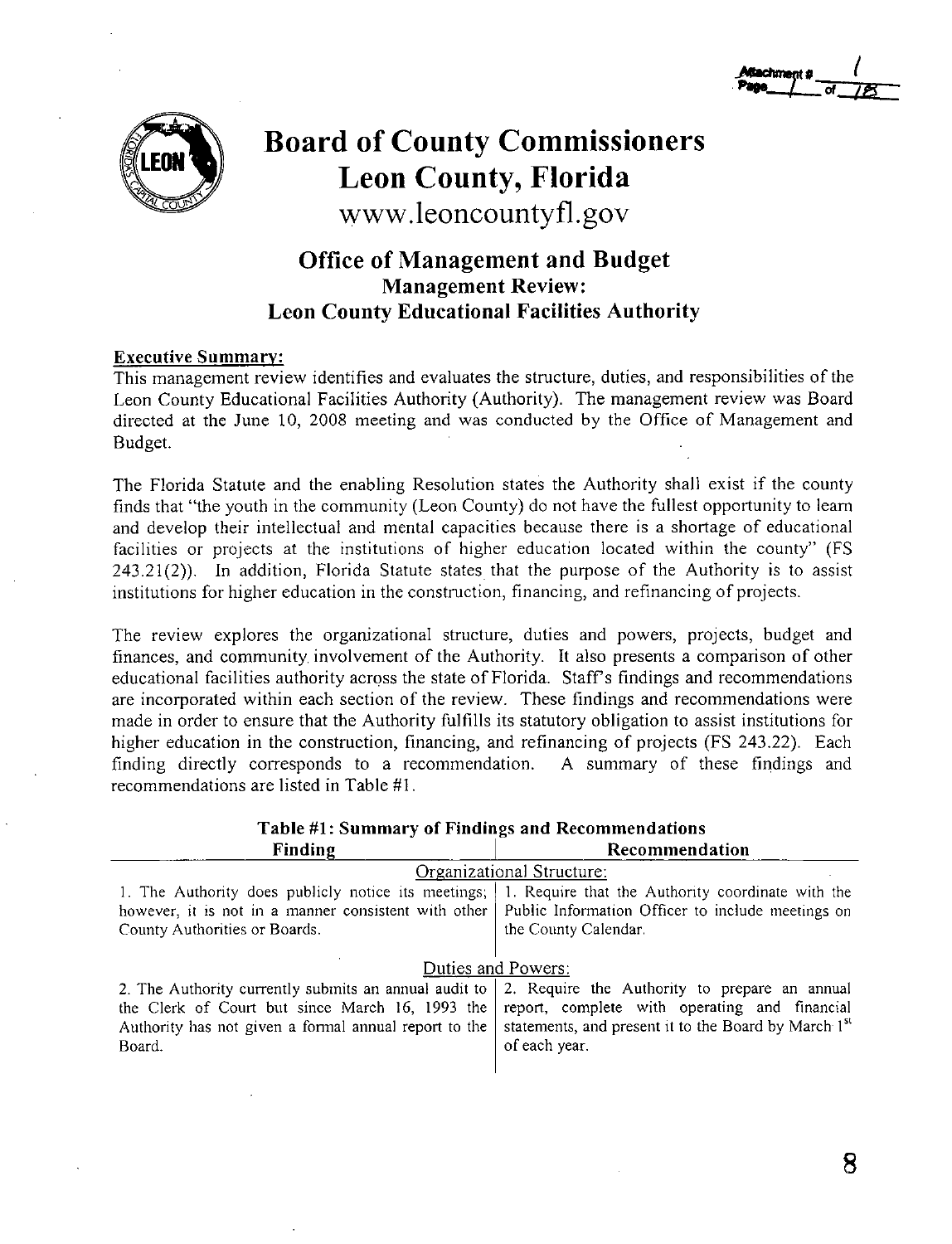Management Review: Leon County Educational Facilities Authority Page 2

| <b>Continued: Table 1: Summary of Findings and Recommendations</b>                                                                                                                                                                                                                                                                                                                                                                                                                                                                                                                                                                                                                                                                                                                                                                                                                                                                                                                                                                                                              |                                                                                                                                                                                                                                                         |
|---------------------------------------------------------------------------------------------------------------------------------------------------------------------------------------------------------------------------------------------------------------------------------------------------------------------------------------------------------------------------------------------------------------------------------------------------------------------------------------------------------------------------------------------------------------------------------------------------------------------------------------------------------------------------------------------------------------------------------------------------------------------------------------------------------------------------------------------------------------------------------------------------------------------------------------------------------------------------------------------------------------------------------------------------------------------------------|---------------------------------------------------------------------------------------------------------------------------------------------------------------------------------------------------------------------------------------------------------|
| Projects:<br>3. The Authority's application and evaluation process is<br>as follows: 1) an applicant submits an application and fee<br>to the Authority; 2) the Authority reviews the application<br>and determines whether or not the project meets a public<br>purpose beneficial to the institutions of higher education;<br>3) the applicant secures financing; 4) the Authority<br>requests a TEFRA hearing from the Board; and 5) the<br>bonds are then issued. However, this process was not<br>followed when a TEFRA was requested for Create Inc.                                                                                                                                                                                                                                                                                                                                                                                                                                                                                                                      | 3. Require the Authority to only request a TEFRA<br>hearing from the Board once all financing for a<br>project is in place, in accordance with the<br>application and evaluation process.                                                               |
| 4. The Authority manages two student housing projects<br>and makes decisions on whether or not other student<br>housing projects are beneficial to the community. These<br>projects could be in direct conflict with the Authority's<br>own projects. In addition, the Leon County Authority is<br>the only authority in the state of the Florida that owns and<br>manages projects. All other authorities surveyed are a<br>means of conduit financing.                                                                                                                                                                                                                                                                                                                                                                                                                                                                                                                                                                                                                        | 4. Require that the Authority not own or operate any<br>educational facilities or dormitories beyond its<br>current properties.                                                                                                                         |
| Budget and Financing:                                                                                                                                                                                                                                                                                                                                                                                                                                                                                                                                                                                                                                                                                                                                                                                                                                                                                                                                                                                                                                                           |                                                                                                                                                                                                                                                         |
| 5. The Authority and the County currently share the same<br>Financial Advisor.                                                                                                                                                                                                                                                                                                                                                                                                                                                                                                                                                                                                                                                                                                                                                                                                                                                                                                                                                                                                  | 5. In order to have another level of financial<br>analysis, require the Authority to obtain an<br>independent Financial Advisor, which is not<br>affiliated with the County.                                                                            |
| 6. The auditor for the Authority reports in the<br>management letter for the FY2008 financial statements<br>that the Authority has a deficit in net assets of over \$23<br>million. A deficit in the fund balance/net assets is a<br>required disclosure since this condition meets one of the<br>conditions under the Florida Statutes 218.503(1) for<br>financial emergency. The Authority also has concerns<br>regarding the current debt service on the A bonds for<br>Southgate. In the past, the Authority has used a portion<br>of the bond reserves for debt services. The bond reserve<br>has not been fully replenished. Additionally, the FY2008<br>audit reports that the debt coverage required for Heritage<br>Grove fell below the required 1.20 to 1.07. The auditor<br>notes that a financial consultant must be engaged. Due to<br>these conditions, and the low rate of occupancy at<br>Southgate, the Authority, Bond Trustees, and the<br>Management Company are currently developing an<br>marketing campaign and cost cutting<br>aggressive<br>measures. | 6. Require that the authority provide updates to the<br>Board on these contingency plans, as soon as they<br>are available.                                                                                                                             |
| 7. Due to the fact that the Heritage Grove Project was<br>built on state land and that the Issuer, the Authority, and<br>the Borrower, LCEFA, are both tax exempt entities, a<br>TEFRA hearing was not required for the project. The<br>Authority did not request the Board's involvement for the<br>project.                                                                                                                                                                                                                                                                                                                                                                                                                                                                                                                                                                                                                                                                                                                                                                   | 7. Due to the large portion of tax exempt bonds that<br>the Authority has the ability to issue, require the<br>Authority to notify the Board of any projects<br>receiving tax exempt bonds, even if a TEFRA<br>hearing is not required for the project. |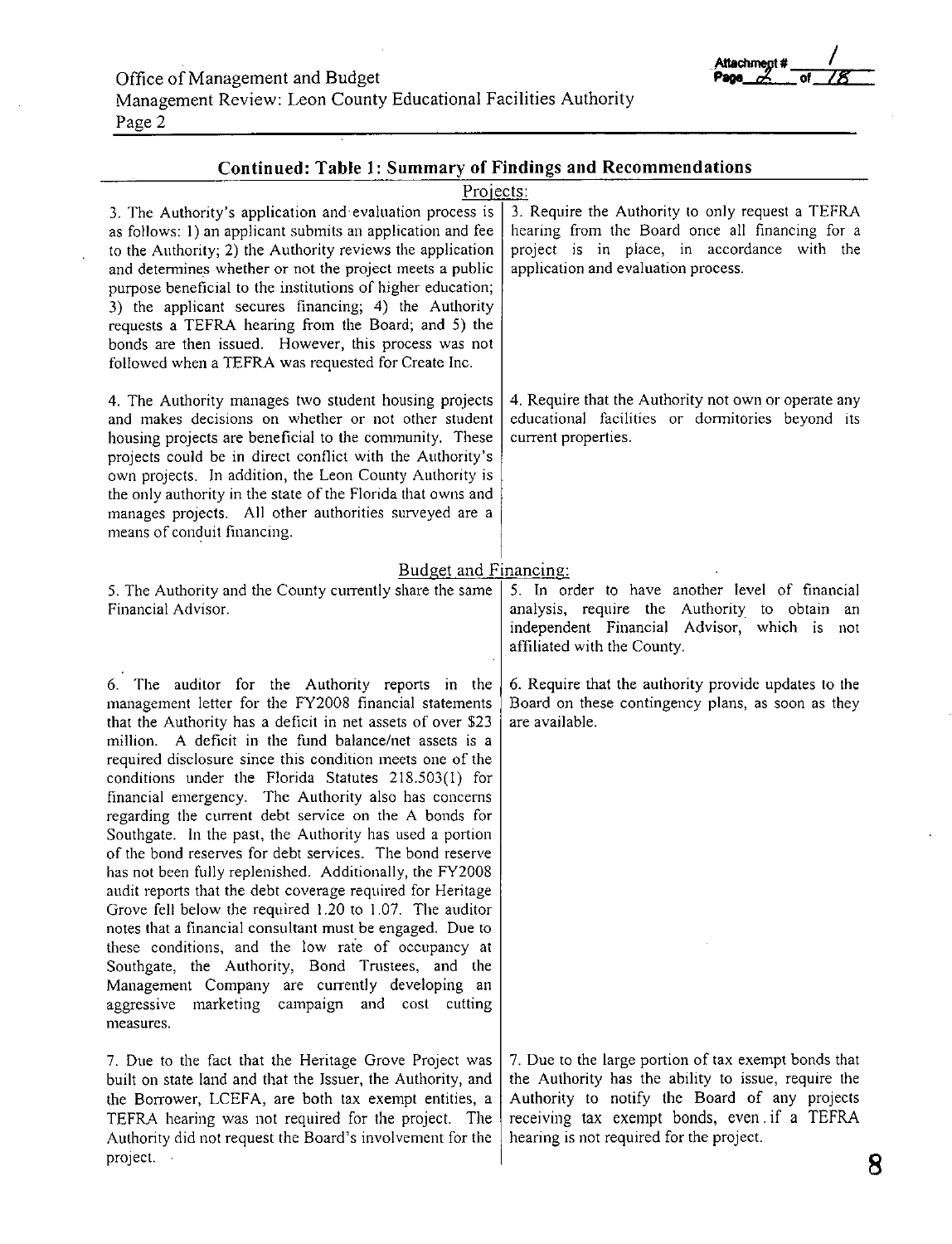**Allachml!!lt** # \_\_/,\_\_\_\_

Page 3

| Continued: Table 1: Summary of Findings and Recommendations                                                                                                                                                                                                                   |                                                                                                                                                                                                                                                                                                                       |
|-------------------------------------------------------------------------------------------------------------------------------------------------------------------------------------------------------------------------------------------------------------------------------|-----------------------------------------------------------------------------------------------------------------------------------------------------------------------------------------------------------------------------------------------------------------------------------------------------------------------|
| Community Involvement:                                                                                                                                                                                                                                                        |                                                                                                                                                                                                                                                                                                                       |
| 8. Southgate currently has an occupancy rate of 52%,<br>the debt service reserve is not fully funded, and<br>approximately 45% of the total fee revenue, from<br>Southgate and Heritage Grove, is contributed to<br>scholarships.                                             | 8. Require that the Authority no longer use<br>Southgate revenue to support scholarships due to the<br>current financial status of the dormitory. If net<br>assets associated with Heritage Grove continue to<br>decline, the Authority should re-evaluate the on-<br>going scholarship funding.                      |
| 9. The Authority issues scholarships to institutions of<br>higher education from revenue derived from its own<br>projects. In addition, the Leon County Authority is the<br>only Authority in the state to issue scholarships<br>according to the statewide comparison study. | 9. Support the Authority's scholarship contributions<br>to public institutions of higher education and require<br>that funds for the scholarship continue to be derived<br>solely from the Authority's fee revenue when this<br>revenue is available.                                                                 |
| 10. The Authority was created to provide an<br>opportunity for the youth of the community (Leon<br>County) to learn and develop their intellectual and<br>mental capacities because of a shortage of educational<br>facilities.                                               | 10. Require that the Authority ensure that all<br>projects, exclusive of any scholarship funds, fulfill<br>its statutory mission of providing educational<br>opportunities (when there is a shortage) and assist<br>institutions for higher education in the construction,<br>financing, and refinancing of projects. |
| 11. Both Florida State University and Tallahassee<br>Community College expressed their support for the<br>Authority, especially concerning the scholarship<br>donations.                                                                                                      | 11. Require that the Authority include a letter of<br>support from an institution of higher education as<br>part of the application process for potential<br>educational facilities projects, thus allowing the<br>Authority to document fulfilling its statutory<br>purpose of assisting these institutions.         |

 $\mathcal{L}_{\mathcal{A}}$ 

 $\mathcal{L}^{\pm}$ 

 $\bar{z}$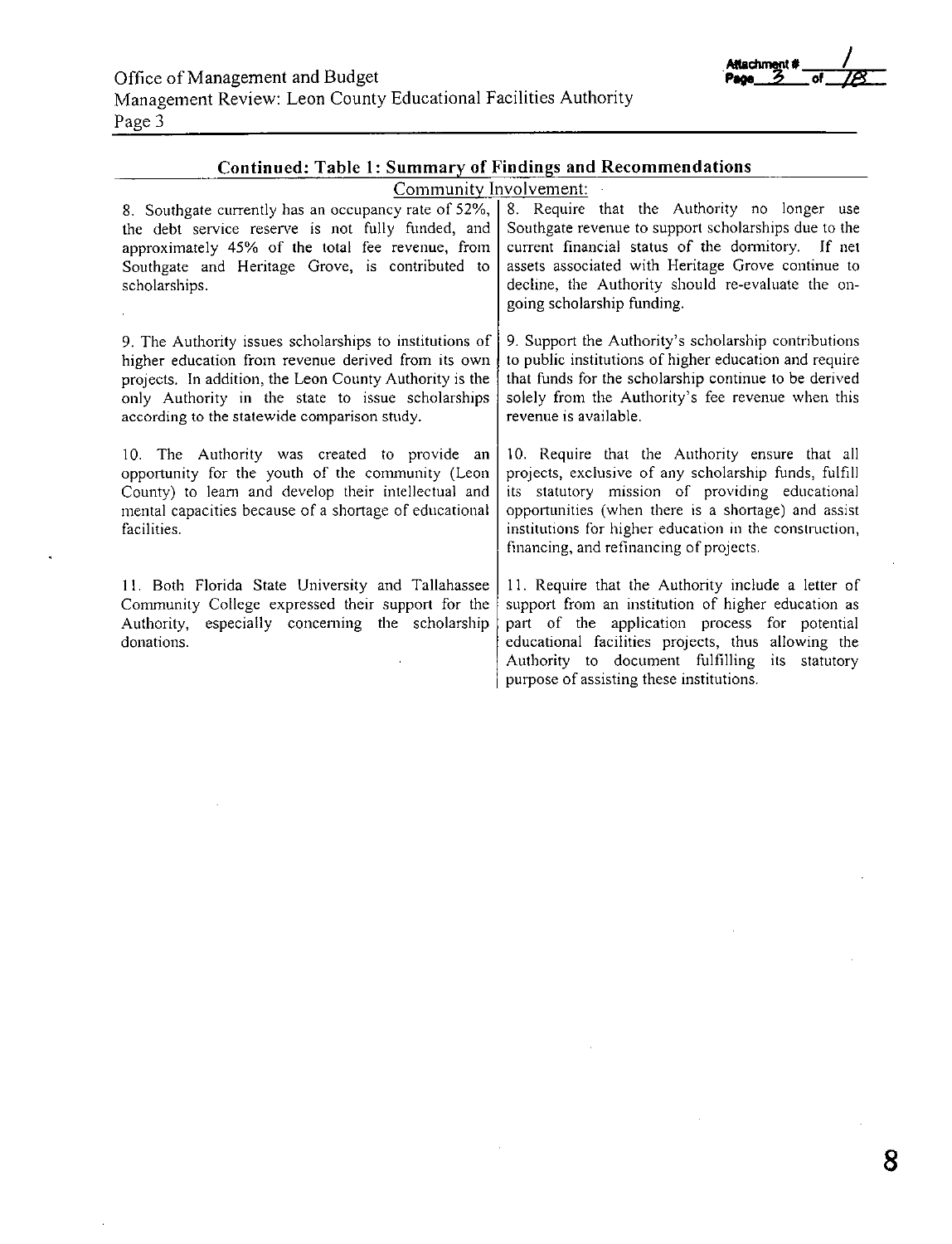**Allachment** #

#### **Background:**

During the July 17, 1990 meeting, the Board approved a resolution establishing the Authority (attachment #1). The Authority was established by the Board as a "mechanism to encourage the funding of educational facilities and as one way to fund the University PUD South Gate Residence Hall Project" (attachment #2). The Florida Statute states the Authority shall exist if the county finds that "the youth in the community do not have the fullest opportunity to learn and develop their intellectual and mental capacities because there is a shortage of educational facilities or projects at the institutions of higher education located within the county" (FS 243.21 (2)). The Board did not issue any additional guidelines other than what was in the establishing resolution and Florida Statutes.

Florida Statutes defines that the purpose of the Authority is to assist institutions for higher education in the construction, financing, and refinancing of projects (FS 243 .22). The Authority is authorized, among other powers, to acquire and convey property, enter into contracts, make loans, issue notes, and issue revenue bonds related to the acquisition, construction, and equipping of higher education-related projects. Notes, bonds or other obligations incurred by the Authority shall not be deemed a pledge of the faith or credit of the County. The governing statutes for Educational Facilities Authorities are attached (attachment #3).

During the April 26, 1994 meeting, the Board was presented with an agenda item discussing the future of the Authority. The agenda item discussed a memorandum from the County Attorney to the County Administrator and Members of the Board, which responded to an inquiry about the status and options for the future of Authority (attachment #4). The memorandum lists four options that the Board could consider. The Board did not consider dissolving the Authority at that time but did agree to review the financial status of the Authority and then discuss its options.

The Authority owns and operates two projects: Southgate Campus Centre and Heritage Grove. A third project associated with the Authority is the University Courtyard. This project is a conduit financing project and is not directly owned or operated by the Authority. The Authority also issues scholarships to institutions of higher education. Proceeds from the Authority's projects are re-invested in the community through these scholarships.

#### **Methodology:**

The overall methodology of the management review process consisted of meetings with the Authority, document review and analysis, statewide comparison, and community input. The Clerk of Courts' Finance Division assisted the Office of Management and Budget with the financial analysis of the Authority.

On October 23, 2008, staff met with the Executive Director and Chairman of the Authority to discuss the outline of the management review (attachment #5). Staff also requested several documents from the Authority during this meeting such as audits, budgets, bond documents, project applications, project information, and minutes of the Authority. After reviewing the documents, staff requested clarification regarding the Authority's financial documents and operations (attachment #6). Staff also met with the Authority's auditors to discuss the financial status of the Authority and its projects.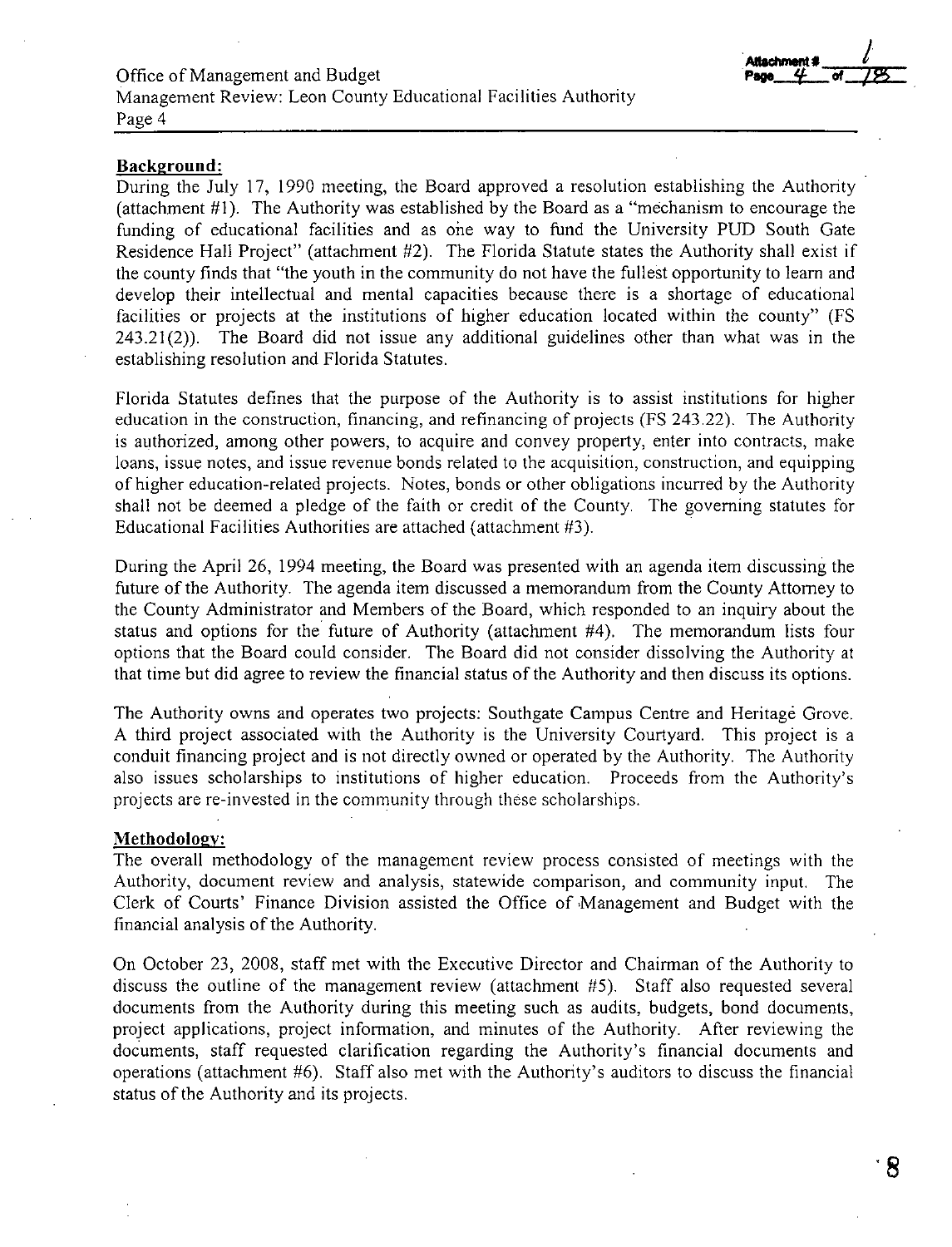In addition to meetings and document review and analysis, staff also conducted a comparison of other educational facilities authorities across the state of Florida. Nine out of the twelve authorities responded to the survey (attachment #7). The survey was conducted in order to compare the duties and responsibilities of the Leon County Authority to others in the state.

In order to gain community input regarding the Authority, *the* County Administrator sent a letter to each of three public institution of higher education. Letters were sent to the Presidents of the Florida State University, Florida A&M University, and Tallahassee Community College. Two out of three institutions responded to the letter.

On February 13, 2009, County Staff, the Clerk's Finance Director, and the County Attorney met with the Executive Director and General Counsel for the Authority to discuss the draft management review report and the factual information contained within the report (attachment #8). Staff also requested clarification regarding the provisions of the Southgate and Heritage Grove Bonds.

On February 24, 2009, staff presented the Authority with a copy of the management review. The Authority's comments are included in attachment #9.

## **Organizational Structure:**

In accordance with Florida Statute, the Authority consists of seven members, and each member is appointed by the Board to serve a term of five years (attachment #10). All members must be residents of Leon County and at least one member must be a trustee, director, officer, or employee of an institution for higher education. The terms are for five years and expire on July 31<sup>st</sup>. Members are eligible for reappointment, and there is not a limitation on the number of terms a member may serve. The Board may remove members from the Authority for misfeasance, malfeasance, or willful neglect of duty.

Each year the Authority elects one of its members as Chairman and one as Vice-Chairman. The· members of the Authority are not compensated but may be paid for necessary expenses incurred while performing duties on behalf of the Authority. The members of the Authority are volunteers who dedicate their personal time toward the betterment of educational facilities. These members are fully committed to the mission of the Authority which is to assist institutions for higher education in the construction, financing, and refinancing of projects and for this purpose the authority is authorized and empowered as set forth in Chapter 243 .22, Florida Statutes.

The Authority also appoints an Executive Director, who is not a member of the Authority, serves at the pleasure of the Authority, and is compensated. The Executive Director's duties include keeping a record of the procedures of the Authority, and serving as custodian of the Authority's books, documents, papers, minutes, and official seal.

Meetings are held on a quarterly schedule or as needed. A majority of the Authority members constitutes a quorum, and an affirmative vote of the majority of members present at a meeting is necessary for any action taken by the Authority. In accordance with the Sunshine Law, the Authority must publicly notice all meetings, which is done through a publication notice in the Tallahassee Democrat. Staff has found that these meetings are not always included on the County Calendar. Similar Citizen Advisory Boards, such as the Housing Finance Authority, Tourist Development Council, and Library Advisory Board, coordinate with the Public **8**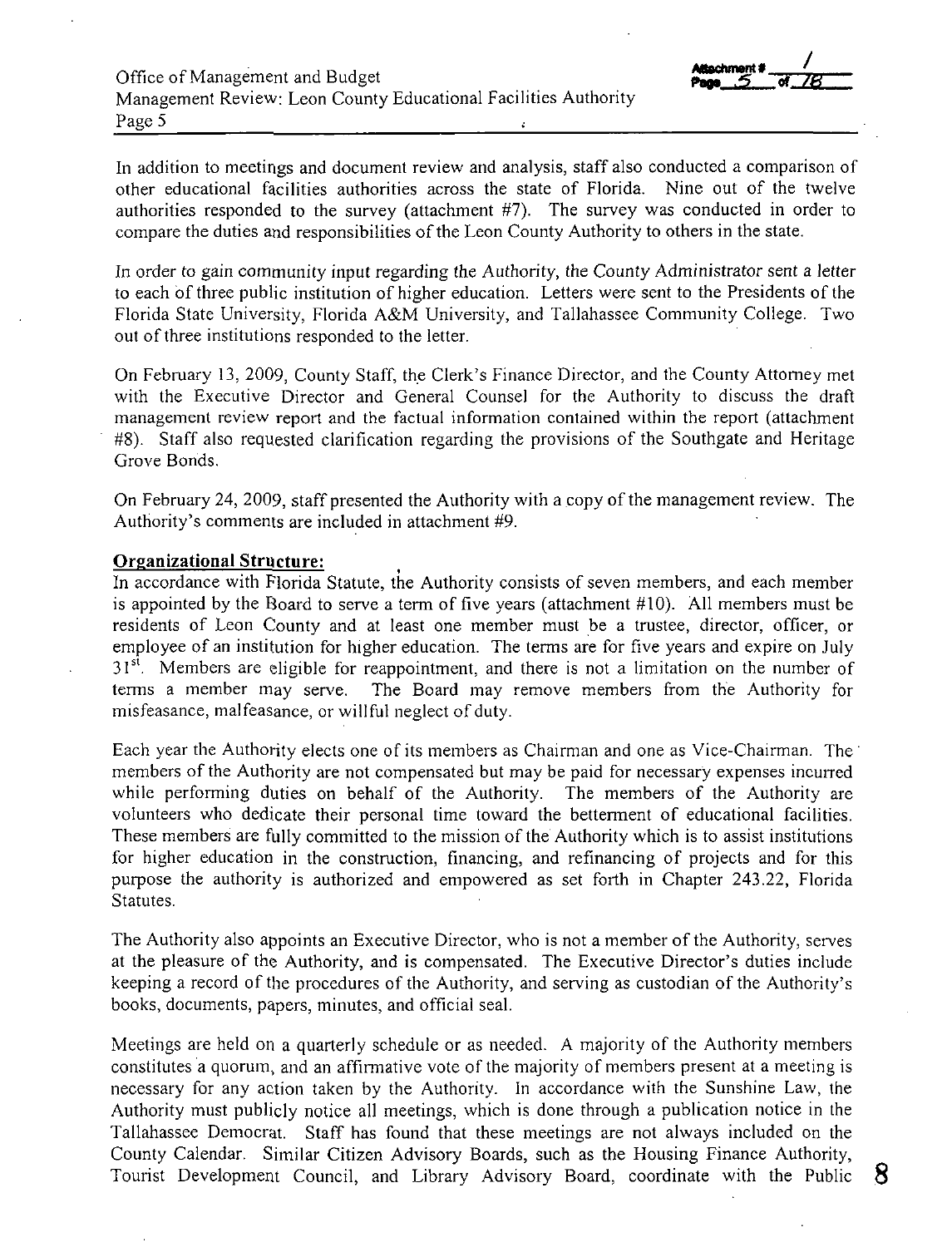

Information Officer to include their meetings on the County Calendar. Staff recommends that the Authority coordinate with the Public Information Officer to include meetings on the County Calendar.

## *Finding:*

*1. The Authority does publicly notice its meetings; however, it is not in a manner consistent with other County Authorities or Boards.* 

#### $Recommendation:$

**1.** Require that the Authority coordinate with the Public Information Officer to include meetings on the County Calendar.

## *Leon County Educational Facilities Authority's Response:*

*1. The Authority had not been previously apprised of this opportunity provided by the County Public Information Office. The Authority will gladly make use of this service in addition to its normal public notice practices.* 

## **Duties and Powers:**

Florida Statutes 243.22 defines the powers and duties of the Authority. Listed below is a summary of the duties and powers of the Authority:

- To have perpetual succession as a body politic and corporate and to adopt bylaws for the regulation of its affairs and the conduct of its business; to sue and be sued in its own name, and plead and be impleaded.
- Determine the location and character of any project to be financed under the provisions of this part; and (a) to construct, reconstruct, maintain, repair, operate, lease as lessee or lessor and regulate the same; (b) to enter into contracts for any or all of such purposes; (c) to enter into contracts for the management and operation of a project; and (d) to designate a participating institution for higher education as its agent to determine the location and character of a project undertaken by such participating institution for higher education under the provisions of this part and as the agent of the authority, to construct, reconstruct, maintain, repair, operate, lease as lessee or lessor, and regulate the same, and, as the agent of the authority, to enter into contracts for any or all of such purposes, including contracts for the management and operation of such project.
- Issue bonds, bond anticipation notes and other obligations of the authority for any of its corporate purposes, and to fund or refund the same, all as provided in this part.
- Establish rules and regulations for the use of a project or any portion and designate a participating institution for higher education as its agent to establish rules and regulations for the use of a project undertaken by such participating institution for higher education.
- Mortgage any project and the site thereof for the benefit of the holders of revenue bonds issued to finance such projects.
- Make loans to any participating institution for higher education for the cost of a project, including a loan in anticipation of tuition revenues, in accordance with an agreement between the authority and the participating institution for higher education; provided no such loan shall exceed the total cost of the project

**8**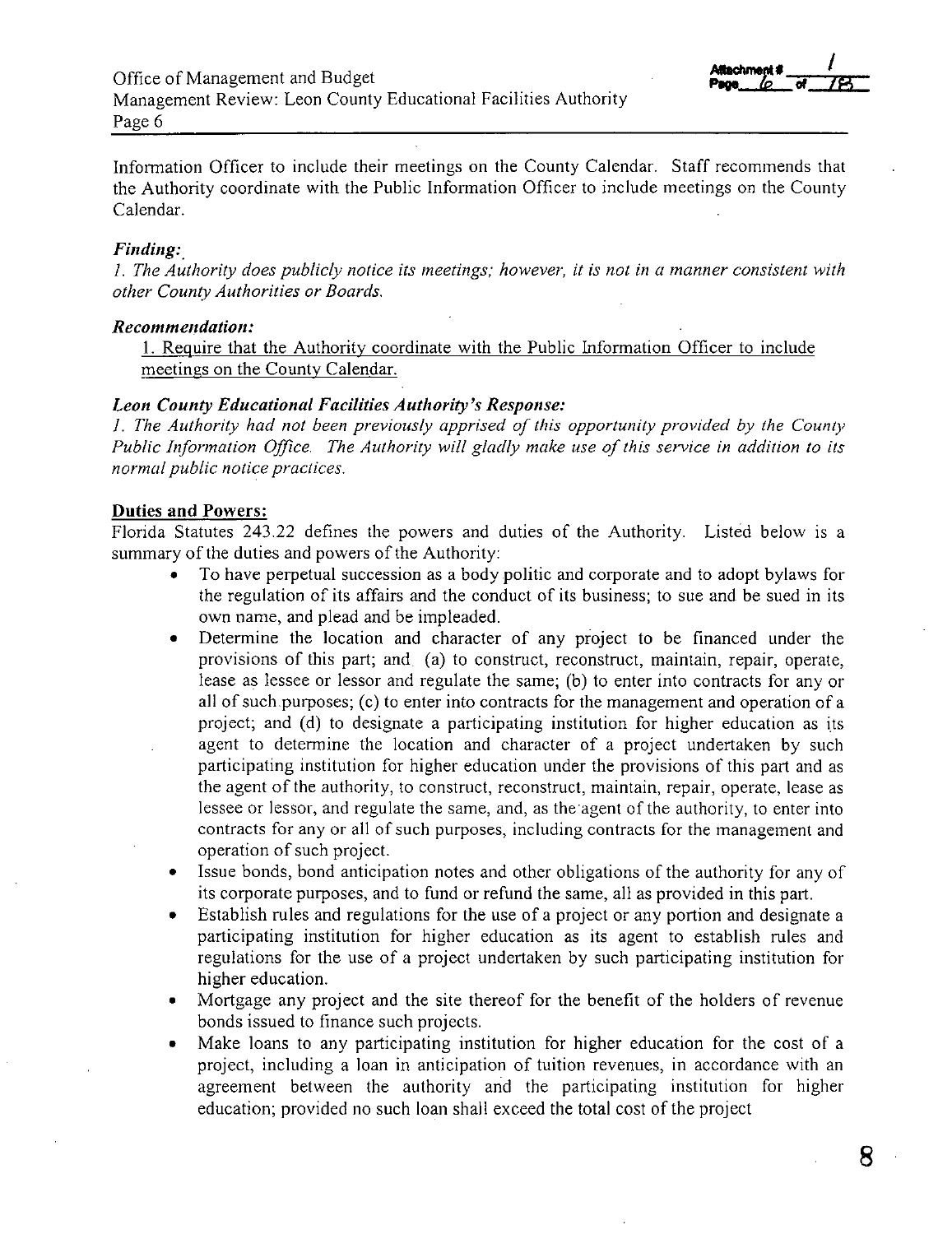

. • Charge to and equitably apportion among participating institutions for higher education its administrative costs and expenses incurred in the exercise of the powers and duties conferred by this part.

According to the Florida Statutes, the Authority is required to give an annual report to the Board of its activities for the preceding calendar year, including a complete operating and financial statement of its operations during such year (FS 243.36). In addition, the Authority must conduct a yearly audit by a certified CPA. Previously, the Authority has submitted the annual audit directly to the Clerk of Court. It is staff's recommendation that the Authority prepare an annual report, complete with operating and financial statements, to present to the Board by March  $1<sup>st</sup>$  of each year. By preparing an annual report to the Board, the Authority will have an opportunity to inform the Board of the annual activities, scholarship donations, and financial status of the Authority.

#### *Finding:*

*2. The Authority currently submits the annual audit to the Clerk of Court but since March I 6, 1993 the Authority has not given a formal annual report to the Board.* 

## *Recommendation:*

2. Require the Authority to prepare an annual report, complete with operating and financial statements, and present it to the Board by March 1<sup>st</sup> of each year.

## *Leon County Educational Facilities Authority's Response:*

*2. In its early years, the Authority provided the Board of County Commissioners (HCC) with detailed reporting of its activities. Subsequently, the Authority was advised by county staff that* submission of its annual audit would be sufficient, and was all that was desired by the BCC for *reporting purposes. The Authority asks that the BCC advise as to what other specific information it now wishes to be provided, and the Authority will of course be please to comply.* 

## **Projects:**

-The Authority owns and operates two projects: Southgate Campus Centre and Heritage Grove. A third project associated with the Authority, is the University Courtyard. This project is a conduit financing project and is not directly owned or operated by the Authority. In addition to researching the Authority's projects, staff conducted a statewide comparison study of other educational facilities authorities. This survey, the application and evaluation process, and a description of each project will be summarized in the following paragraphs. The financial status of each project will be discussed under the separate heading of *Budget and Financing.* 

## Statewide Comparisons to Other Educational Facilities Authorities:

Staff conducted a survey of other educational facilities authorities across the state. Nine authorities out of the twelve responded to the survey (attachment #7). The responding authorities represented counties with both private and public institutions of higher education. Table #2 shows the responses from the nine educational facilities authorities across the state.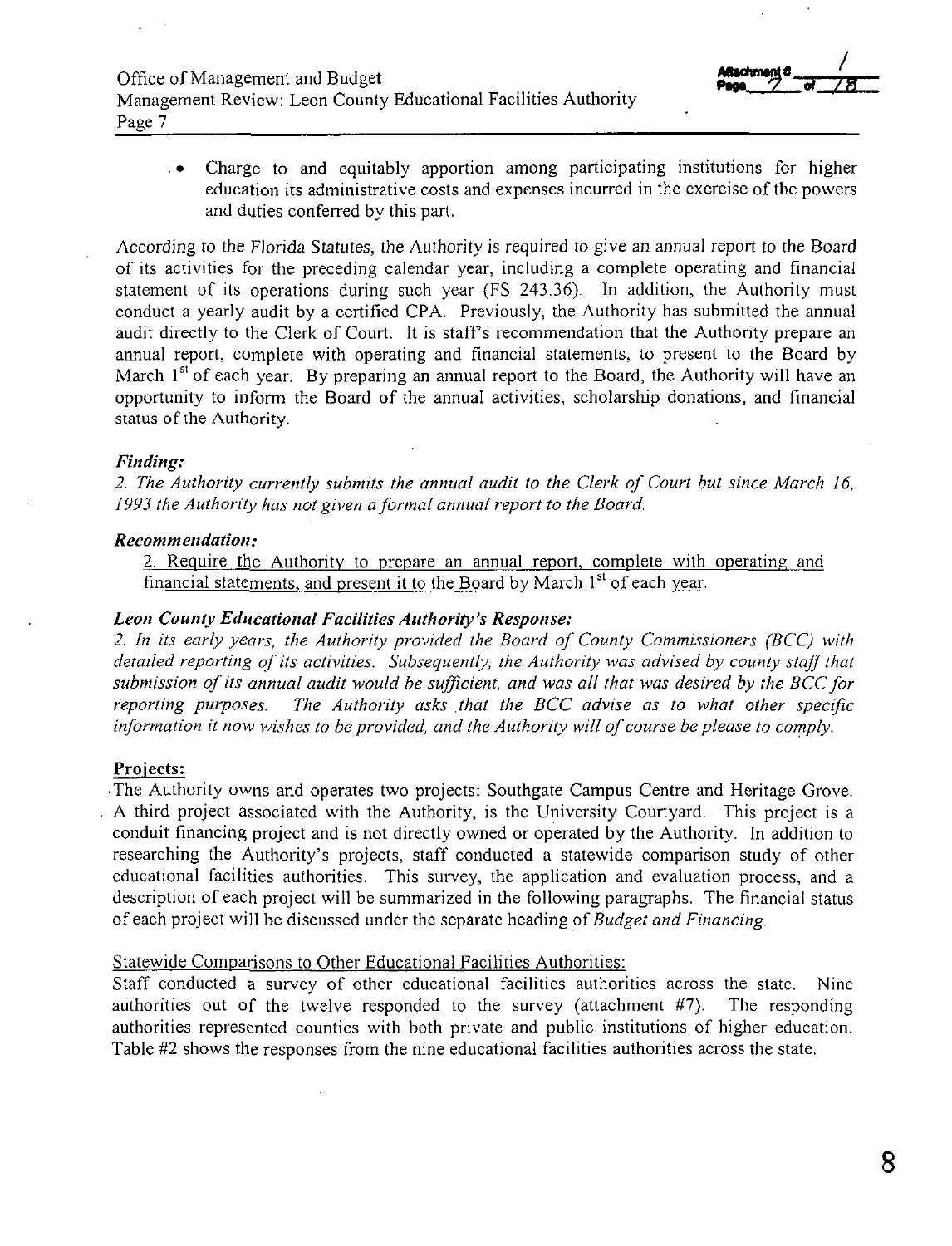| <i>reachment</i> s |    |
|--------------------|----|
| <b>P208</b>        | טי |

| <b>Counties</b> | Are bonds issued<br>for Private or<br><b>Public Universities</b> | <b>Projects Sponsored:</b><br>School<br>Infrastructure?<br><b>Student Housing?</b> | Are bonds<br>issued only for<br>institutions of<br>higher<br>education? | Does the Authority<br>own or operate<br>projects it issued<br>bonds for? | Donate<br>scholarships<br>to institutions<br>of higher<br>education? |
|-----------------|------------------------------------------------------------------|------------------------------------------------------------------------------------|-------------------------------------------------------------------------|--------------------------------------------------------------------------|----------------------------------------------------------------------|
| <b>Broward</b>  | <b>Private Universities</b>                                      | School Infrastructure<br>and Student Housing                                       | <b>Yes</b>                                                              | No.                                                                      | No.                                                                  |
| Collier         | Private Universities                                             | School Infrastructure<br>and Student Housing                                       | Yes                                                                     | No                                                                       | No                                                                   |
| Hillsborough    | <b>Private Universities</b>                                      | Student Housing                                                                    | Yes                                                                     | No                                                                       | No.                                                                  |
| Lee             | <b>Private Universities</b>                                      | School Infrastructure                                                              | <b>Yes</b>                                                              | No                                                                       | No.                                                                  |
| Leon            | Neither                                                          | Student Housing                                                                    | No                                                                      | <b>Yes</b>                                                               | Yes                                                                  |
| Miami-Dade      | Public/Private<br>Universities                                   | School Infrastructure<br>and Student Housing                                       | Yes.                                                                    | No                                                                       | No.                                                                  |
| Orange          | Private Universities                                             | School Infrastructure<br>and Student Housing                                       | Yes                                                                     | No                                                                       | No.                                                                  |
| Palm Beach      | <b>Private Universities</b>                                      | School Infrastructure<br>and Student Housing                                       | Yes                                                                     | No                                                                       | No.                                                                  |
| Volusia         | Public/Private<br>Universities                                   | School Infrastructure                                                              | Yes                                                                     | No                                                                       | No.                                                                  |

### **Table #2: EducationaIFac11tles T. Aut hon!Ies: statew1"de Companson**

Many of the authorities issue bonds for private institutions of higher education, and a few public institutions, for school infrastructure and student housing. Some of these projects include libraries, laboratories, classrooms, stadiums, and dormitories. None of the authorities surveyed manage projects that they have issued bonds for and do not make scholarship donations. Leon County was the exception for both. A Wall Street Journal Article published in 1995 also explores responsibilities and oversight of the authorities, including one of the authorities that was not responsive to the survey (attachment #11).

#### Project Application and Evaluation Process:

The Authority does have an application and evaluation process for approving the bonds for projects. The Authority requires all applicants to submit a generic application and a fee (attachment #12).

During the Authority's January 14, 2009 quarterly meeting, the application fee was raised from \$10,000 to \$25,000. The new fee structure requires a \$10,000 non-refundable deposit and a \$15,000 professional services escrow account (attachment #13). Once these professional expenses reach 80% of the escrow amount, the applicant will be notified and requested to refill the account. A refund will be issued if the additional funds are not needed. The application fee was raised due to the increased cost in project evaluations, such as financial advisor and attorney fees.

Upon submittal of a completed application, the Authority reviews the application. In response to staff's questions, the Authority stated that the only common requirements among projects are that they meet the "statutory objectives and serve a public purpose/need which is supportive or complimentary of the missions of institutions of higher education, and that the operational and financing plan and long term projections for the project appear sustainable, credible, and would meet requirements to obtain reasonable financing through the private funding mechanisms" which must be secured by the applicant (attachment #6). The Authority determines whether or not the project meets a public purpose beneficial to the institutions of higher education.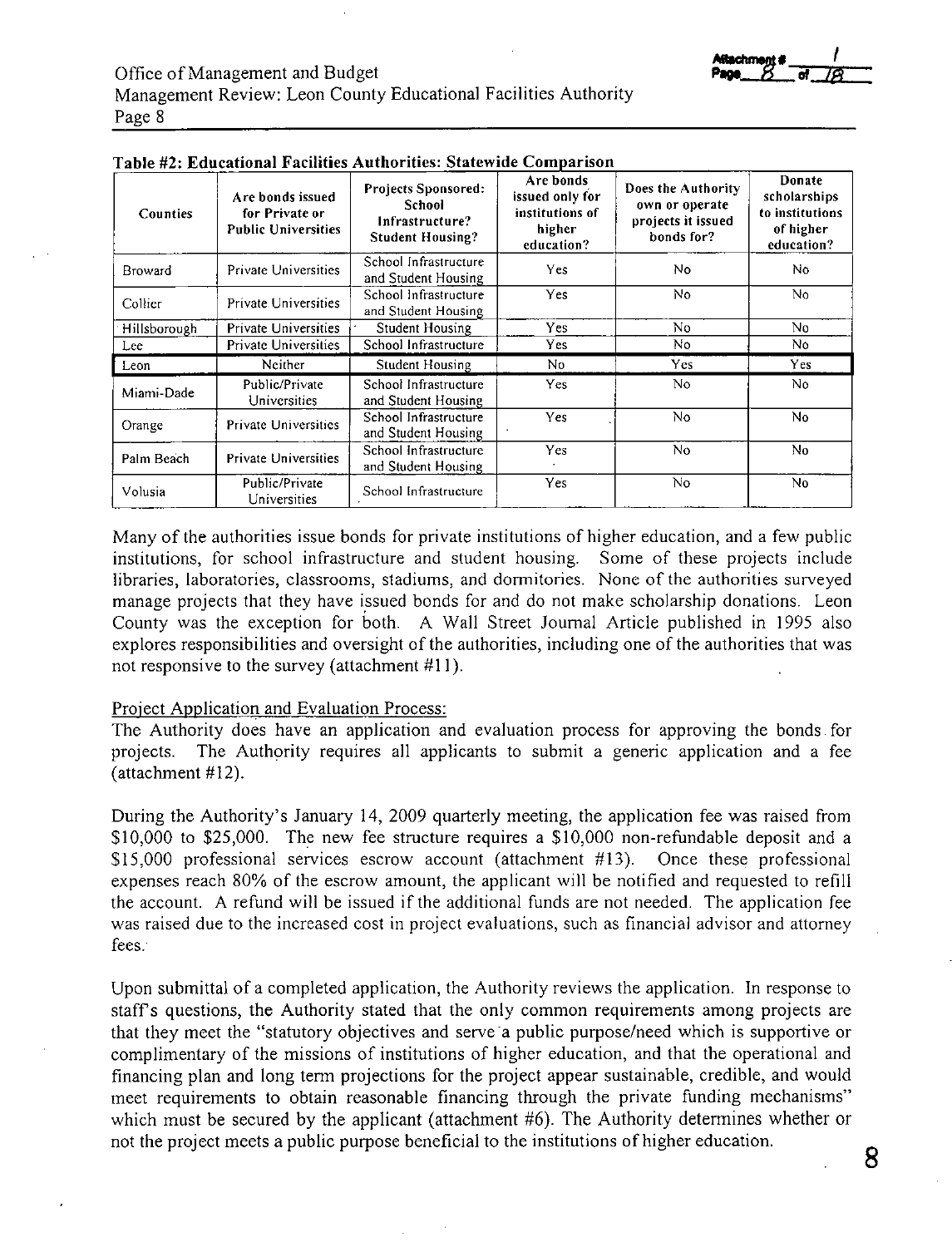

Once the applicant has secured private financing, the Authority requests a Tax Equity and Fiscal Responsibility Act (TEFRA) Hearings from the Board. The TEFRA is a requirement of Federal law in order to obtain the federal income tax benefits. Depending on the outcome of the TEFRA hearing, the Authority will or will not proceed with issuing the bonds to the applicant. Recently, the Authority requested a TEFRA hearing for Create Inc. prior to securing private financing for the project. Staff recommends that the Authority only request a TEFRA hearing from the Board once all financing for the project is in place, in accordance with the application and evaluation process.

During the November 25, 2008 meeting, the Board adopted a conduit financing policy and directed all Authorities seeking to request TEFRA hearings from the County adopt policies equal to the County policy (attachment #14). Staff will forward the policy to the Authority for implementation.

## Southgate Campus Centre: Project Overview

The Southgate Campus Centre is a student only housing facility that serves Florida State University (FSU), Florida A&M University (FAMU), and Tallahassee Community College (TCC). Southgate has a total of268 rooms (536 beds) all of which are fully furnished with study lounges and a full service dining program. The Authority owns this student housing project and has employed a management company to oversee the daily operations. The Authority and the bondholders approve Southgate's annual budget. Currently, Southgate's occupancy rate is 52%.

On November 16, 1990, in response to the Board of Regents request for information, FSU's Vice President for Student Affairs, Jon Dalton, voiced concerns about the cost of the project and the market demand for such a dormitory (attachment #15). As previously mentioned, the July 17, 1990 agenda item indicated that the Authority could be used for such financing. The Authority did decide to secure financing for the project. In July 1991, \$28.7 million in tax-free bonds were issued through the Authority. Two years later the developer of Southgate filed for bankruptcy with the construction only 85% complete. In the spring of 1994, Southgate defaulted on the bonds. The Authority decided to take ownership of the project in order to ensure its completion. The Authority has stated that since August 1995 Southgate has operated successfully and continues to be a safe student housing alternative.

## Heritage Grove: Project Overview

In addition to Southgate, the Authority also owns the Heritage Grove Project and leases the land from FSU and the State of Florida. Heritage Grove provides housing for several student organizations, including fraternities, as well as an alternative housing solution for FSU students. Only registered FSU students may live at Heritage Grove. Since 2004, the rate of occupancy for Heritage Grove has remained close to 100%, with the exception of 2007 when the rate was 93%.

## University Courtyard:

The University Courtyard is a conduit financing project sponsored by the Authority. In response to staff inquiries on the Authority's involvement in University Courtyard, the Authority stated that the project is managed by Muni Mae, on behalf of itself and the bondholders. The Authority has never actively managed the project (attachment #6).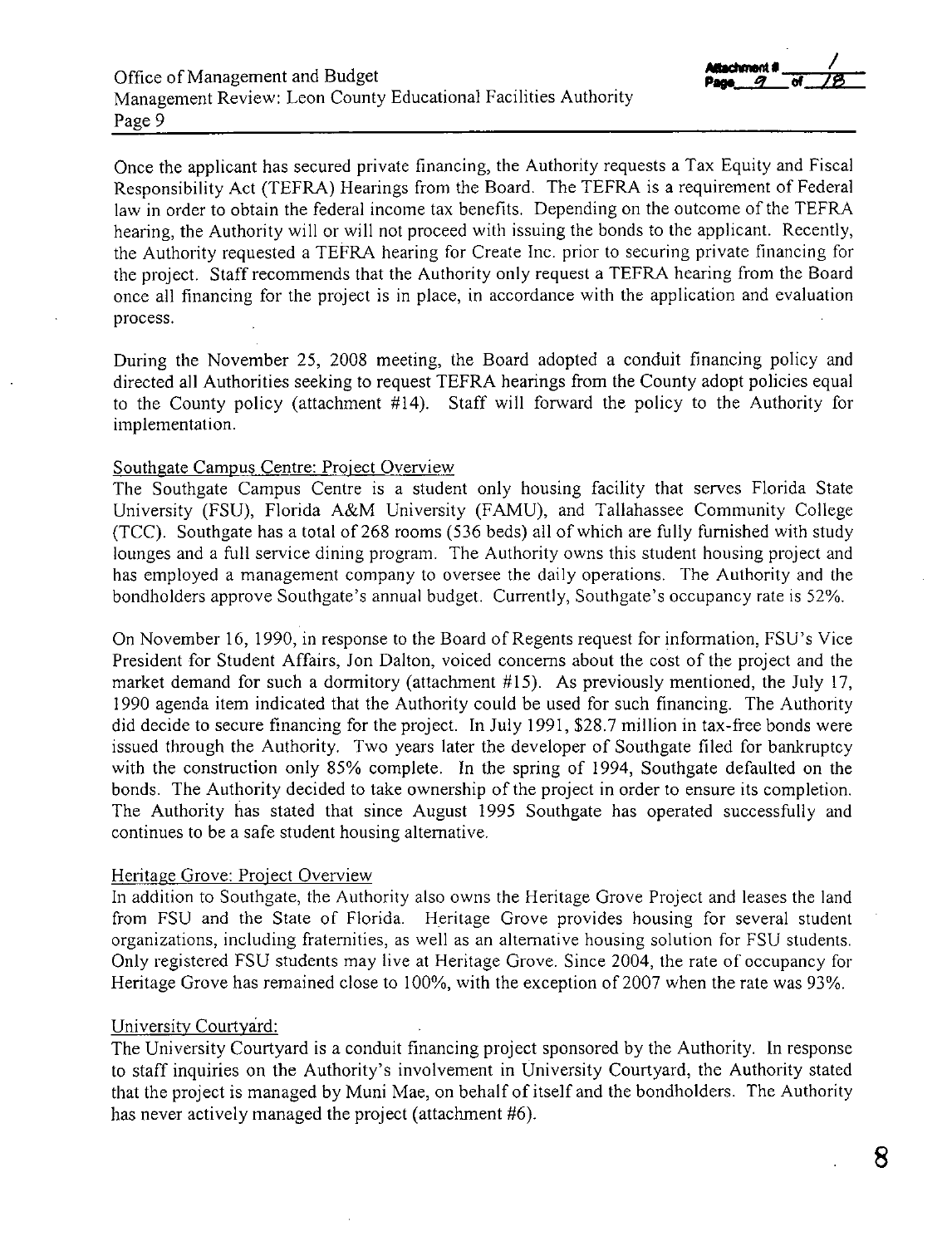## Office of Management and Budget Management Review: Leon County Educational Facilities Authority Page 10

## Summary of Authority's Projects:

Staff observed that while the Authority manages two student housing projects, it still makes decisions on whether or not other student housing projects are beneficial to the community. These housing projects could be **in** direct competition with the Authority's own projects. For instance, as discussed above, the Authority's own Southgate project has a low occupancy rate. Recommending issuance of tax free bonds for additional student housing would put new rooms on the market that could be competing for the Authority's residential opportunities. **In** fact, Bondholder's Risk section of the Heritage Grove bond documents state that "any competing facilities... including the existing Southgate student housing facility owned by the issuer, could adversely affect occupancy of the project" (attachment #16).

This apparent conflict of interest does not support the Authority purpose of assisting institutions for higher education in the construction, financing, and refinancing of projects, which is not limited to student housing. These projects can range from stadiums, administrative buildings, libraries, classrooms, and laboratories. According to the comparison of other authorities across the state, the Leon County Authority is the only authority that has issued bonds for projects that it owns and operates.

#### *Finding:*

*3. The Authority's application and evaluation process is as follows: 1) an applicant submits an application and fee to the Authority; 2) the Authority reviews the application and determines whether or not the project meets a public purpose beneficial to the institutions of higher education; 3) the applicant secures financing; 4) the Authority requests a TEFRA hearing from the Board; and 5) the bonds are then issued. However, this process was not followed when a TEFRA was requested for Create Inc.* 

*4. The Authority manages two student housing projects and makes decisions on whether or not other student housing projects are beneficial to the community. These projects could be in direct conflict with the Authority's own projects. In addition, the Leon County Authority is the only authority in the state of the Florida that owns and manages projects. All other authorities surveyed are a means of conduit financing.* 

## *Recommendation:*

3. Require the Authority to only request a TEFRA hearing from the Board once all financing for a project is in place, in accordance with the application and evaluation process.

4. Require that the Authority not own or operate any educational facilities or dormitories beyond its current properties.

#### *Leon County Educational Facilities Authority's Response:*

3. The Board of County Commissioners (BCC) hearings for the CREATE proposal were done out *of the normal sequence, at the specific request of the County's Bond Counsel. Situations will arise, such as occurred in the CREATE process, where the ultimate financing arrangement cannot be confirmed as "in place" until TEFRA approval is given.* 

*4. The Florida Statutes which authorize the creation of the County Educational Facilities Authorities, the BCC Enabling Resolution which gave birth to the Leon County EFA, and opinions from the Circuit Court and the Florida Supreme Court regarding the activities of the Leon County EFA in particular, confirm and validate the Leon County EFA 's authority to own, operate, and manage projects. The Legislature expressly allowed for the establishment ofEFAs* **8**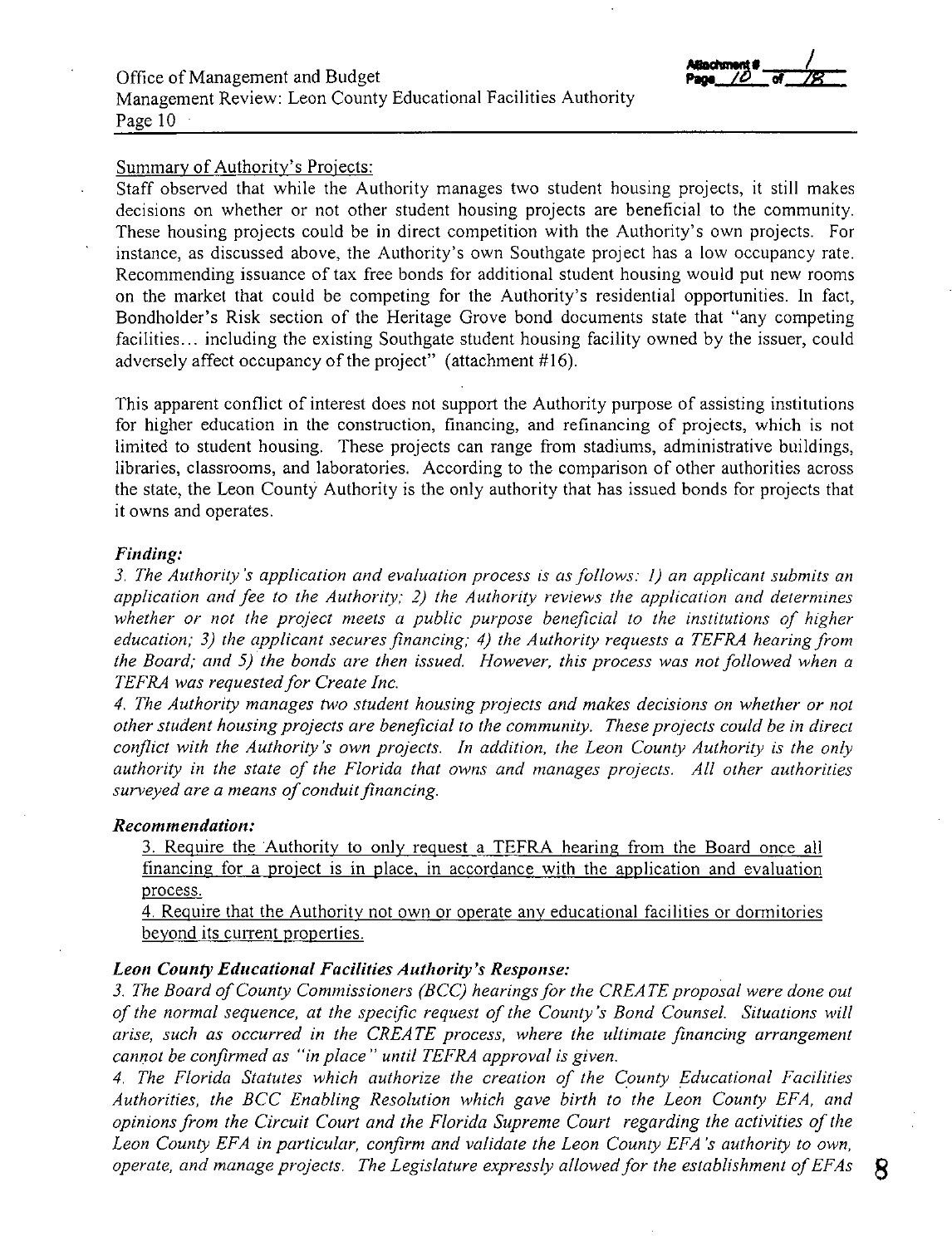

*by county, so that communities could decide what was best for their own particular situations. There is not a mandate or even a recommendation in the statute that all Authorities operate using the same priorities, methods, policies, or procedures. The mix of higher educational institutions and population in Leon County is unique to this community, and it should not be presumed that the Leon County EFA would operate in the same way as an Authority in a very different community, such as Broward, Miami-Dade, etc. The projects which the Authority now has, or has recently had/considered, were each analyzed and considered in depth, and determined to be unique in their own right and were not felt by the Authority to be in competition*  with one another. This is a basic policy issue, and one of many reasons why the law provides for *the creation of an entity such as the Authority.* 

## **Budget and Financing:**

In accordance with Florida Statutes 243.23, all expenses incurred in carrying out the provisions of the duties and powers of the Authority must be paid solely by the Authority. The statutes state that notes, bonds, or other obligations incurred by the Authority shall not be deemed a pledge of the faith or credit of the County (FS 243.29). In addition, the Authority may also acquire real property solely from funds provided by the Authority.

## Budgets and Financial Statements:

In preparation for this review, staff requested the Authority's budgets for the past three years (attachment #17). These budgets show the amount of revenue the Authority receives from monthly fees, issuer fees, and interest earned. The fee revenue is for the Authority's oversight and management of the Southgate and Heritage Grove projects. In FY07, the Authority received \$145,762 in fees and donated 45% to scholarships for institutions of higher education. The Authority's expenses for the executive director, general counsel, meetings, audits, and scholarship donations are also detailed in these budget documents.

Staff also requested the past five years of audits from the Authority (attachment #18). Staff has reviewed these audits and has met with the Authority and the auditors to discuss the reports. Table #3 outlines the total assets, liabilities, and net assets of the Authority.

| -------------------     |                |                 |                 |                   |                 |  |
|-------------------------|----------------|-----------------|-----------------|-------------------|-----------------|--|
|                         | 2004           | 2005            | 2006            | 2007              | 2008            |  |
| Total Assets            | \$52,201.952   | \$48,191,633    | \$46,633,568    | \$44,297,079      | \$41,927,989    |  |
| Total Liabilities       | \$65,414.334   | \$63,372,360    | \$64,063,497    | \$64,806,739      | \$65,521,655    |  |
| <b>Total Net Assets</b> | (\$13.212.382) | (S15, 180, 727) | (S17, 429, 929) | $($ \$20,509,660) | (S23, 593, 666) |  |

| Table #3: Leon County Educational Facilities Authority: Total Statement of Net Assets |  |
|---------------------------------------------------------------------------------------|--|
|                                                                                       |  |

The auditor for the Authority reports in the management letter for the year ending September 30, 2008 financial statements that the Authority has a deficit in net assets of over \$23 million, as shown above. A deficit in the fund balance/net assets is a required disclosure since this condition meets one of the conditions under the Florida Statutes 218.503(1) for financial emergency. Florida Statute states that the determinations of a financial emergency is "failure to make bond debt service or other long-term debt payments when due, as a result of a lack of funds; or unrestricted or total net assets deficit, as reported on the balance sheet or statement of net assets, are not available to cover the deficit."

Currently the County and the Authority employ the same Financial Advisor. Staff recommends that in order to have another level of financial analysis, the Authority obtain an independent Financial Advisor, which is not affiliated with the County.  $\begin{array}{ccc} 8 \end{array}$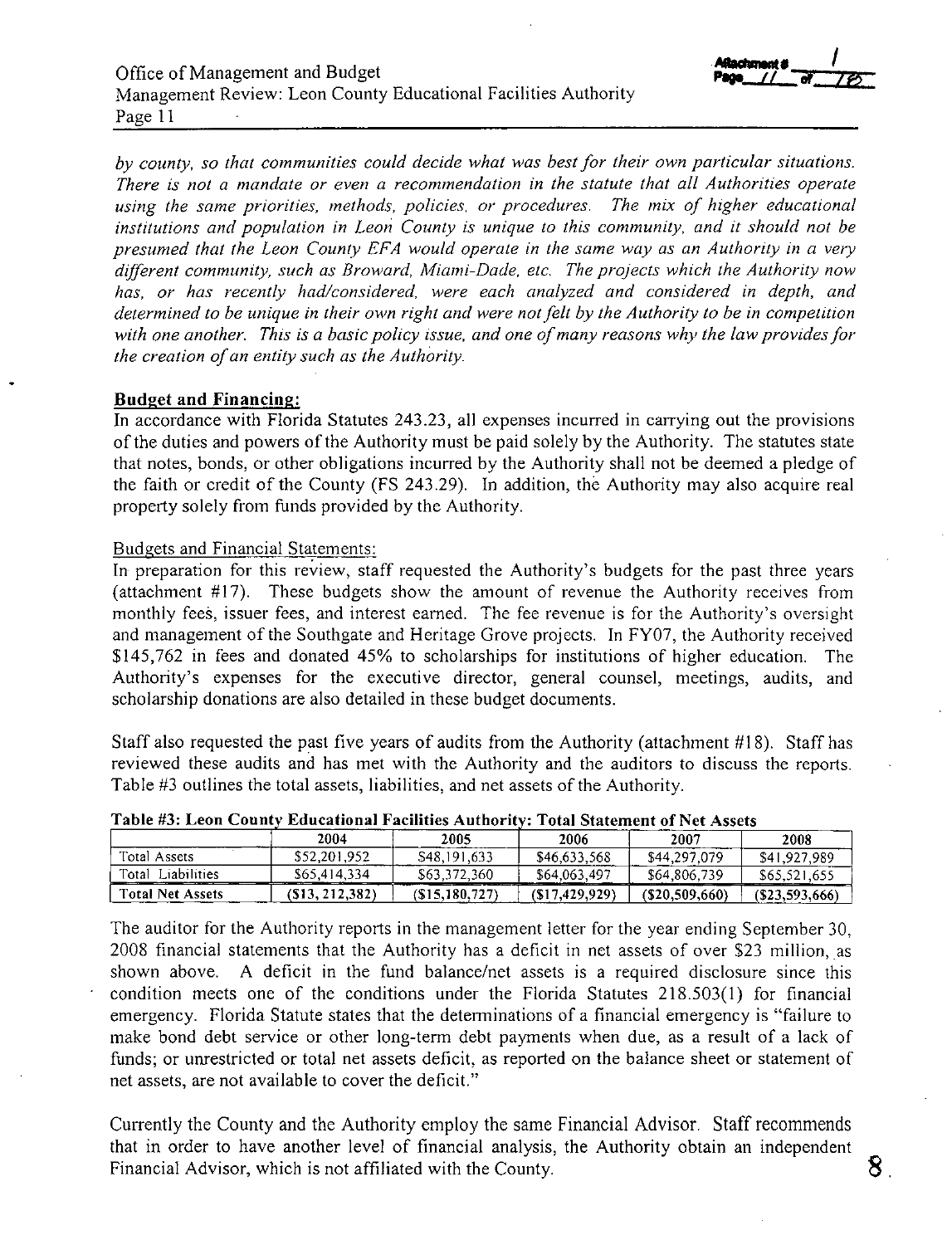

### Southgate Campus Centre: Financial Overview

In May 29, 1998, the Authority issued \$12 million in Series A bonds, with 6.75% interest, and \$20.5 million in B bonds, with 7.625% interest, in order to pay for the 1991 bonds (attachment  $\#19$ ). The September 30, 2008 audit for the Authority shows \$26.2 million in payable revenue bonds with \$15 million in accrued interest payable.

Currently, the Authority's immediate concern is its ability to make the A bond payments. Table #4 shows the decreased rate of occupancy for Southgate over the past three years. The bond documents state that the Authority must maintain a reserve fund of \$955,412, for the debt service payment on the bonds in the event of a shortfall. The Authority has acknowledged that the student housing market has experienced a significant downturn. One of these factors is the additional 1,700 new dormitory units that have been opened by FSU.

|                         | 2004            | 2005          | 2006              | 2007            | 2008            |
|-------------------------|-----------------|---------------|-------------------|-----------------|-----------------|
| Rate of Occupancy       | 100%            | 100%          | 96%               | 78%             | 52%             |
| Total Assets            | \$20,110,131    | \$19,694,198  | \$18,919,969      | \$17,551,812    | \$16,240,513    |
| Total Liabilities       | \$38,253,623    | \$39,689,514  | \$40,601,825      | \$41,661,168    | \$42,546,039    |
| <b>Total Net Assets</b> | (S18, 143, 492) | (S19.995.316) | $($ \$21,681,856) | (S24, 109, 356) | (S26, 305, 526) |

#### **Table #4: Southgate: Statement of Net Assets**

During the January 14, 2009 quarterly meeting, the Authority met with the Bond Trustees and the Southgate management company to discuss the current financial situation of the dormitory. A discussion was held regarding how the March bond interest payment would be made. It was agreed that a decision would be stayed pending the success of the revised marketing campaign and a strategy implemented to replace the reserve funds, which have recently been used to make past bonds payments.

In conversations with the Authority, staff learned that in light of the project's current financial status the Authority agreed to suspend the issuer fee for Southgate, approximately \$35,000. These fees are ordinarily used to fund scholarship donations.

Staff inquired about the steps the Authority is taking regarding the decrease in revenue. The Authority stated that it is working with the management company to "aggressively increase marketing and cost-cutting measures" (attachment #6). In an effort to strengthen the marketing campaign and attract more students to Southgate, a budget amendment was approved to ·add \$72,000 to the current marketing budget during the January 2009 quarterly meeting. However, this marketing effort will be directed toward next year's occupancy rate and according to the 2009 Budget and Marketing Calendar that projected occupancy rate is 85% (attachment #20).

Currently, Southgate is only maintaining a 52% occupancy rate, a 26% decrease over the previous year. The Authority has stated that "due to many fixed costs and the need to maintain attractiveness of these projects for the long run, expenses cannot necessarily be pared down." The Bond Trustees, the Authority, and the management company are continuing to work together in order improve the financial status of the facility. The Authority is working on contingency plans with the Bond Trustees for the March bond payment, if the financial environment does not improve. Staff recommends that the Authority continue to work with the Bond Trustees and the management company in order to develop contingency plans for the  $8$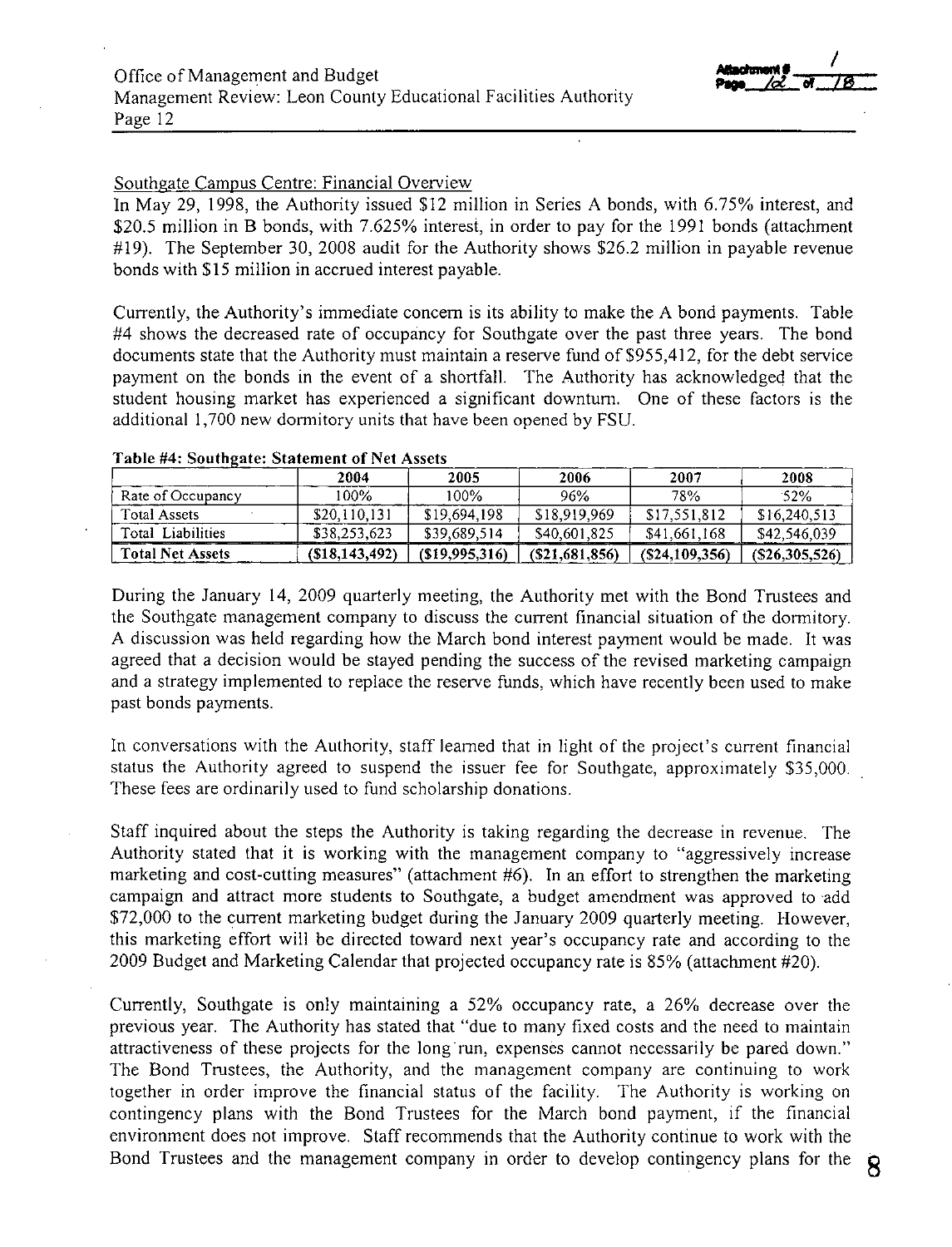

current and future bond payments, as well as develop a plan to replenish the bond reserve fund, and provide timely updates to the Board of County Commissioners as soon as additional information becomes available.

## Heritage Grove: Financial Overview

On November 18, 2003, the Authority created a separate Limited Liability Company, LCEFA Ocala Road, LLC (LCEFA), in order to be the borrower for the Heritage Grove bonds (attachment #21). The LCEFA is a single member company and is comprised of the Board appointed members of the Authority. The Authority stated that a TEFRA hearing was not required for this project, due to the project's location on state land and that the Authority, the Issuer, and the LCEFA, the Borrower, are both tax exempt entities; therefore, the Authority did not request the Board's involvement.

In December 2003, the Authority issued revenue bonds for the Heritage Grove project in the amount of \$23.3 million (attachment  $#16$ ). In addition, the Authority entered into a contract with FSU and the State of Florida for a 50 year land lease on the Heritage Grove site. FSU also contributed \$4 million to the project for infrastructure and parking.

Prior to the issuance of the Heritage Grove Bonds, the County Administrator asked the Executive Director of the Authority to brief the County's Finance Advisory Committee of current projects and future projects being considered (attachment #22). This request was made in order to notify the Finance Advisory Committee of how projects may impact the overall indebtedness and future bonding capacity. Staff recognizes the independent nature of the Authority as noted in FS 243.38. However, due to the large portion of tax exempt bonds that the Authority has the ability to issue, staff recommends that the Authority provide notice to the Board regarding any projects that receive tax exempt bonds, even if a TEFRA hearing is not required for the project.

Since 2004, the rate of occupancy for Heritage Grove has remained close to I 00%, with the exception of 2007 when the rate was 93%. Although Heritage Grove has been able to maintain a high rate of occupancy, the total net assets for Heritage Grove continue to decrease as shown in Table #5.

|                         | 2004         | 2005         | 2006         | 2007         | 2008         |
|-------------------------|--------------|--------------|--------------|--------------|--------------|
| Rate of Occupancy       | 100%         | 100%         | 100%         | 93%          | 99%          |
| Total Assets            | \$28,872,917 | \$28,131,122 | \$27,378,058 | \$26,367,290 | \$25,366,289 |
| Total Liabilities       | \$23,579,597 | \$23,682,846 | \$23,461,672 | \$23,143,635 | \$22,795,616 |
| <b>Total Net Assets</b> | \$5,293,320  | \$4,448,276  | \$3,916.386  | \$3,223,655  | \$2,570,673  |

## Table #5: Heritage Grove: Statement of Net Assets

Staff inquired about this decrease in net assets and the Authority stated that Heritage Grove has had to "maintain its rental structure at close to 2005 rates in order to remain competitive" (attachment #6). By not increasing rental rates at 3% annum, as originally intended, the total net assets for Heritage Grove have decreased by \$2.7 million in the past five years. Additionally, in the September 30, 2008 audit of the Authority, the auditors noted that the fixed charges coverage ratio fell below the required Bond covenant of 1.20 to 1.07. As required by the bond documents, the Authority has stated that it is working with financial consultants to address this note and that it "may require longer term adjustments of present financing structures."

According to the Heritage Grove bond documents, five years from the date the original bonds  $8$ were issued the bonds are eligible for defeasance, thus allowing student organizations that are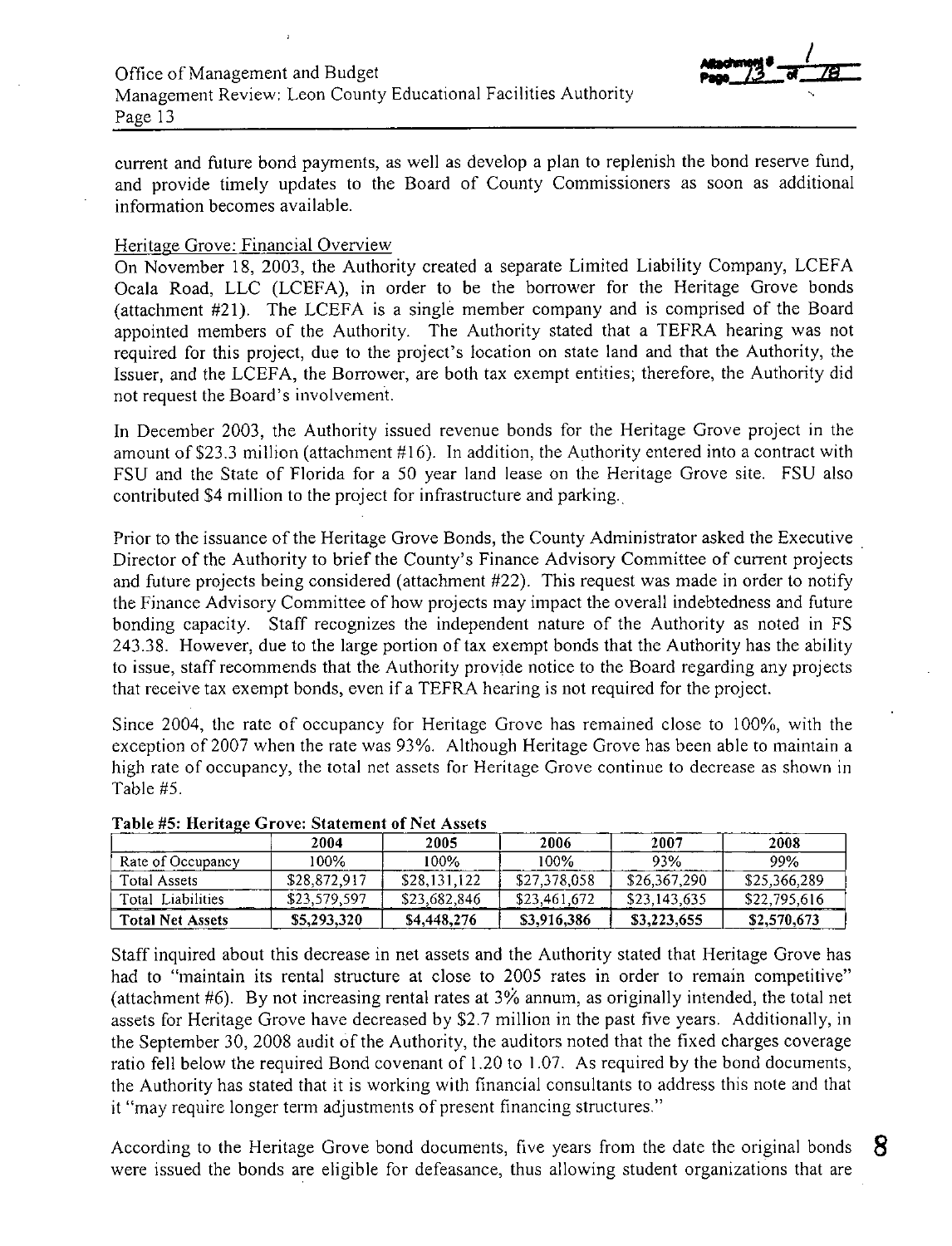leasing property to purchase it. Defeasance will also be allowed again in another five years. Defeasance is a financing tool by which outstanding bonds may be retired without bond redemption or implementing an open market buy-back. In essence, these student organizations will be able to purchase property allowing the Authority to pay back that portion of the bond. The cost of each eligible property site is \$2.9 million, which is the minimum selling price, as determined by an independent consultant. According to the bond documents, the bonds for Heritage Grove must be defeased or the property sold for the consultant's value or an independent appraised value, whichever is higher.

The Authority has issued letters to these student organizations notifying them of this opportunity (attachment #23). A meeting was also held in which five out of the eight organizations attended. Though not noted in the minutes, during the Authority's January 14, 2009 quarterly meeting, staff observed one student organization express their concern over the high cost of the property and state that many organizations do not have the ability to pay such a high cost (attachment #13). The organization also expressed concern over the property value, which it believes to be lower than \$2.9 million. The Authority has created a committee to explore obtaining an additional independent appraisal of Heritage Grove in order to determine the property value.

## University Courtyard: Financial Overview

As stated previously, the University Courtyard is a conduit financing project sponsored by the Authority. The University Courtyard went through the application process with the Authority and a TEFRA hearing was conducted by the Board on February 15, 2000 (attachment #24). Financing for the project, in an amount not to exceed \$10.4 million, was approved by the Board. The Authority is not involved in the day-to-day management of University Courtyard.

It is important to note that that Authority's audits indicate that upon repayment of the bonds, in 2040, that the Authority would take ownership of the University Courtyard. According to the Authority, the project would be "directed to the use, benefit, and ownership of Florida A&M University" if the university accepted. However, the Authority has stated that Muni Mae has intentions of taking over all ownership interest in University Courtyards.

#### *Finding:*

*5. The Authority and the County currently share the same Financial Advisor.* 

*6. The auditor for the Authority reports in the management letter for the FY2008 financial*  statements that the Authority has a deficit in net assets of over \$23 million. A deficit in the fund *balance/net assets is a required disclosure since this condition meets one of the conditions under the Florida Statutes 218.503(1) for financial emergency. The Authority also has concerns regarding the current debt service on the A bonds for Southgate. In the past, the Authority has used a portion of the bond reserves for debt services. The bond reserve has not been fully replenished. Additionally, the FY2008 audit reports that the debt coverage required for Heritage Grove fell below the required 1.20 to 1.07. The auditor notes that a financial consultant must be engaged. Due to these conditions, and the low rate of occupancy at Southgate, the Authority, Bond Trustees, and the Management Company are currently developing an aggressive marketing campaign and cost cutting measures.* 

7. *Due to the fact that the Heritage Grove Project was built on state land and that the Issuer, the*  Authority, and the Borrower, LCEFA, are both tax exempt entities, a TEFRA hearing was not *required for the project. The Authority did not request the Board's involvement for the project.* **8**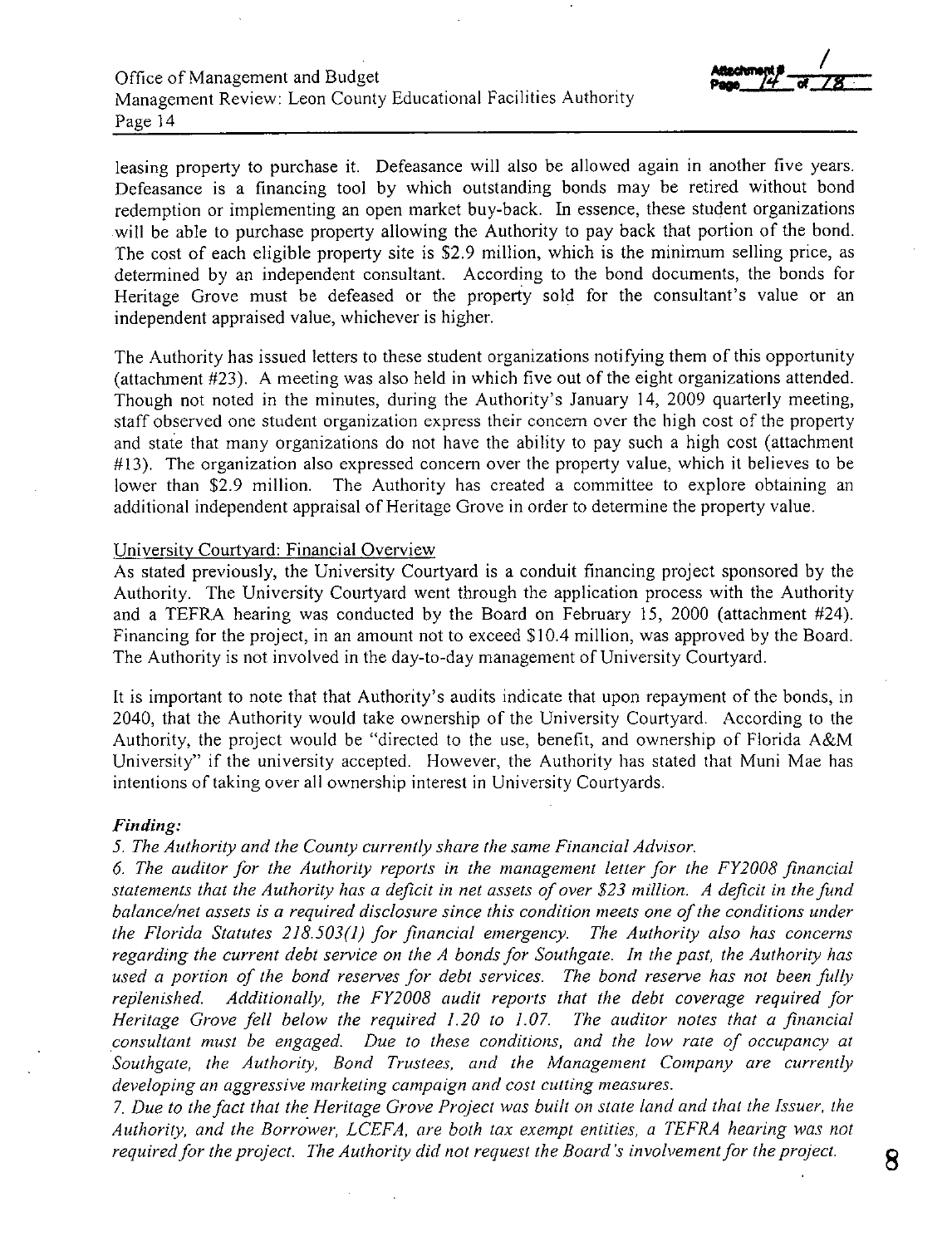*I*  **ZA** 

## $Recommendation:$

5. In order to have another level of financial analysis, require the Authority to obtain an independent Financial Advisor, which is not affiliated with the County.

6. Require that the Authority provide updates to the Board on these contingency plans, as soon as they are available.

7. Require the Authority to notify the Board of any projects receiving tax exempt bonds, due to the large portion of tax exempt bonds that the Authority has the ability to issue, even if a TEFRA hearing is not required for the project.

### *Leon County Educational Facilities Authority's Response:*

*5. The Authority believes that it makes good sense and offers certain economies of operation, to share the same Financial Advisor. This allows for yet another means of communication between the Authority and County stajj1BCC and* is *viewed as an added benefit and safeguard to the County's interests, as the County has previously established a working and trusting relationship with its Financial Advisor, who* is *already very familiar with the pertinent workings, concerns, and interests of the BCC. Should the BCC feel that another, wholly separate financial advisor/opinion* is *warranted in a particular situation, the BCC could always retain one for that specific project.* 

*6. The Authority* is *well aware of the financial issues presented, and has been in consultation with various financial, bond and legal counsel, the project management company, the bond trustee and bondholder representatives, to develop appropriate plans moving forward. The Authority will continue to work with these advisors and others in its ongoing efforts to address the financial concerns. In years past, a county staff person had been designated as a liason to the Authority, and regularly attended its meeting for the purposes of providing continual reporting and feedback on Authority's activities to the county stafj1BCC The Authority would like to see a renewed involvement by County staff or commissioners. In forthcoming recommendations from the Authority chairman to the BCC it will be requested that a county commissioner be designated as an additional member of the Authority (such as* is *done with some other county appointed authorities and committees), and it will also be requested that at least an annual meeting be held*  between the Authority chairman and the chairman of the BCC.

7. *The Authority presented the entire Heritage Grove project to both the BCC and the Tallahassee City Commission as well as the Planning and Zoning Commission and other governmental authorities, all of which were required to approve the project. As a matter of practice, the Authority has and will always keep the BCC apprised of any projects receiving tax exempt bonds, even* if*a TEFRA hearing is not required.* 

#### **Community Involvement:**

## Scholarships:

The Authority has been issuing scholarships locally for about 15 years. Proceeds from the Authority's projects are re-invested in the community through these scholarships. The Authority estimates that \$20,000 is given annually to each the following higher education institutions: Florida State University (FSU), Florida A&M University (FAMU), and Tallahassee Community College (TCC) (attachment #25).

The Authority has budgeted \$70,000 for its scholarship donation for the past fiscal year. As stated previously, funding for scholarships is derived from the Authority's fee revenues from **8**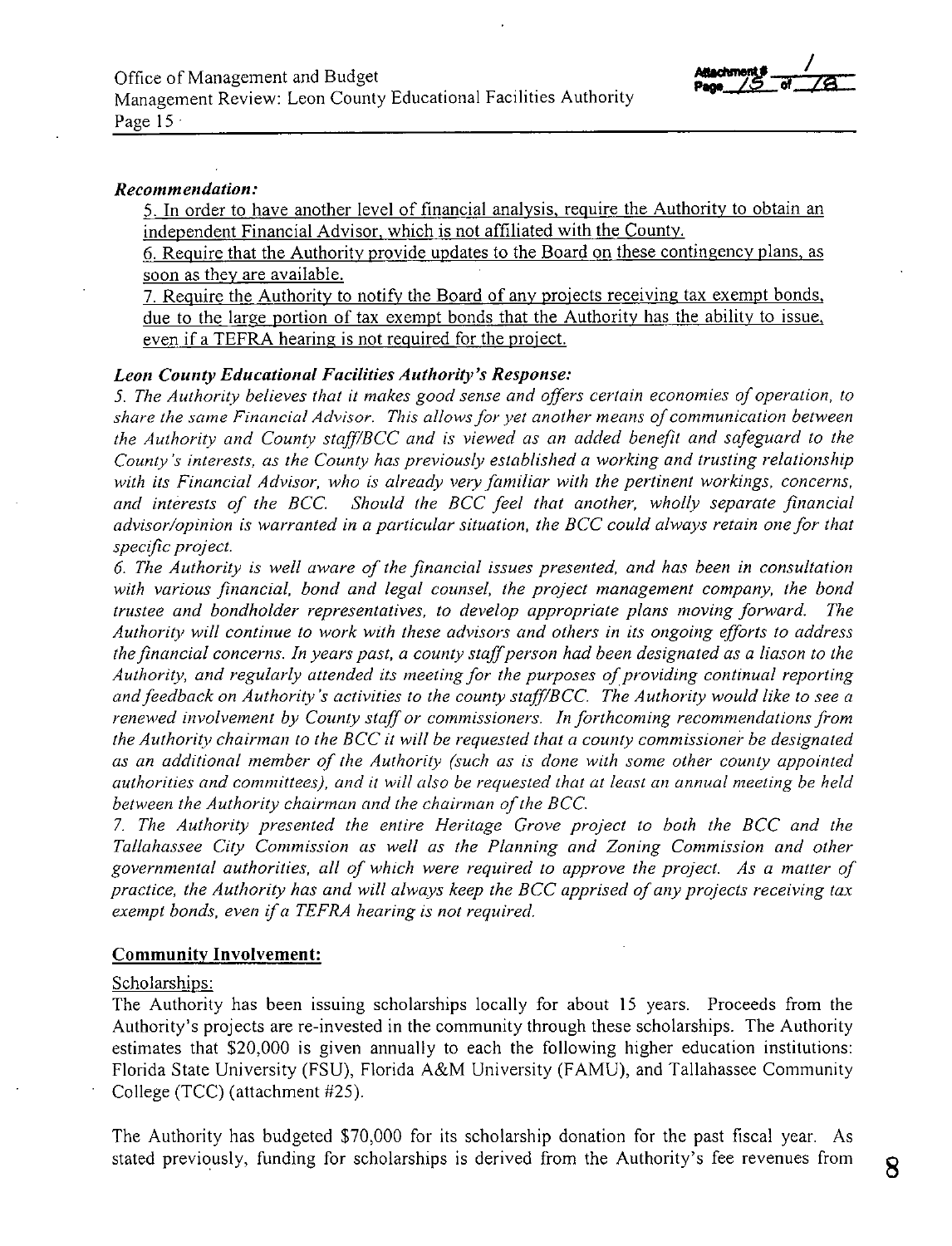Southgate and Heritage Grove. Approximately 45% of the total fee revenue, from Southgate and Heritage Grove, is contributed to scholarships. According to the statewide comparison, Leon County Authority is the only authority that issues scholarships to institutions of higher education. Staff recommends that the Authority no longer use Southgate revenue to support scholarships due to the current financial status of the dormitory. Also if the net assets associated with Heritage Grove continue to decline, the Authority should re-evaluate the on-going scholarship funding. Staff supports the Authority's scholarship contributions to public institutions of higher education and recommends that funds for the scholarship continue to be derived solely from the Authority's fee revenue when this revenue is available.

While financial assistance is provided to the institutions of higher education through the Authority's scholarship donations, the projects from which the revenue for the scholarships are derived may not directly fulfill the Authority's statutory mission. As stated previously, the Authority was created to provide an opportunity for "the youth in the community (Leon County) to learn and develop their intellectual and mental capacities because a shortage of educational facilities." Staff recommends that the Authority ensure that all projects, exclusive of any scholarship funds, fulfill its statutory mission of providing educational opportunities, when there is a shortage, and assist institutions for higher education in the construction, financing, and refinancing of projects.

#### Institutions of Higher Education:

In order to gain input from the institutions of higher education regarding the Authority, the County Administrator wrote a letter to each of the three public institutions in Leon County (attachment #26). Both TCC and FSU expressed support of the Authority. In the letter from the President of TCC, Dr. Bill Law, he stated that the Authority has made valuable donations to the scholarship funds of TCC (attachment #27). However, Dr. Law did urge caution about a "quasigovemmental entity operating day-to-day enterprises in a competitive and fast moving environment" such as student housing. Dr. Law also expressed his support for the continuation of the Authority as "an alternative means of funding projects." In a similar letter, FSU Senior Vice President of Finance and Administration, John Camaghi, has indicated that in the last five years the Authority has donated \$90,000 in scholarships (attachment #28). Mr. Camaghi did note that the Authority offers safe off-campus housing for students and serves as a "screening of investors/developers interested in building/operating student housing" which are often refen-ed by FSU to the Authority for evaluation. Mr. Camaghi also expressed his support for the Authority. FAMU did not respond to the County Administrator's letter.

According to Florida Statute, the Authority is to "designate a participating institution for higher education as its agent to establish rules and regulations for the use of a project" (FS 243.22(8)). Based on the input of the institutions of higher education, TCC and FSU, staff recommends that the application process for potential educational facilities projects include a letter of support from an institution of higher education. This letter of support will allow the Authority to document fulfilling its statutory obligation to "assist institutions for higher education in the construction, financing, and refinancing of projects" (FS 243.22) as well as provide community support of such a project. For instance, the Authority reviewed an application for a student housing project and attached was a letter from FSU called "Form of Florida State Referral Agreement" (attachment #29). In this letter, FSU expressed its support for reasonably convenient, suitable, and affordable housing for students. The application for this project was **'8**  later withdrawn.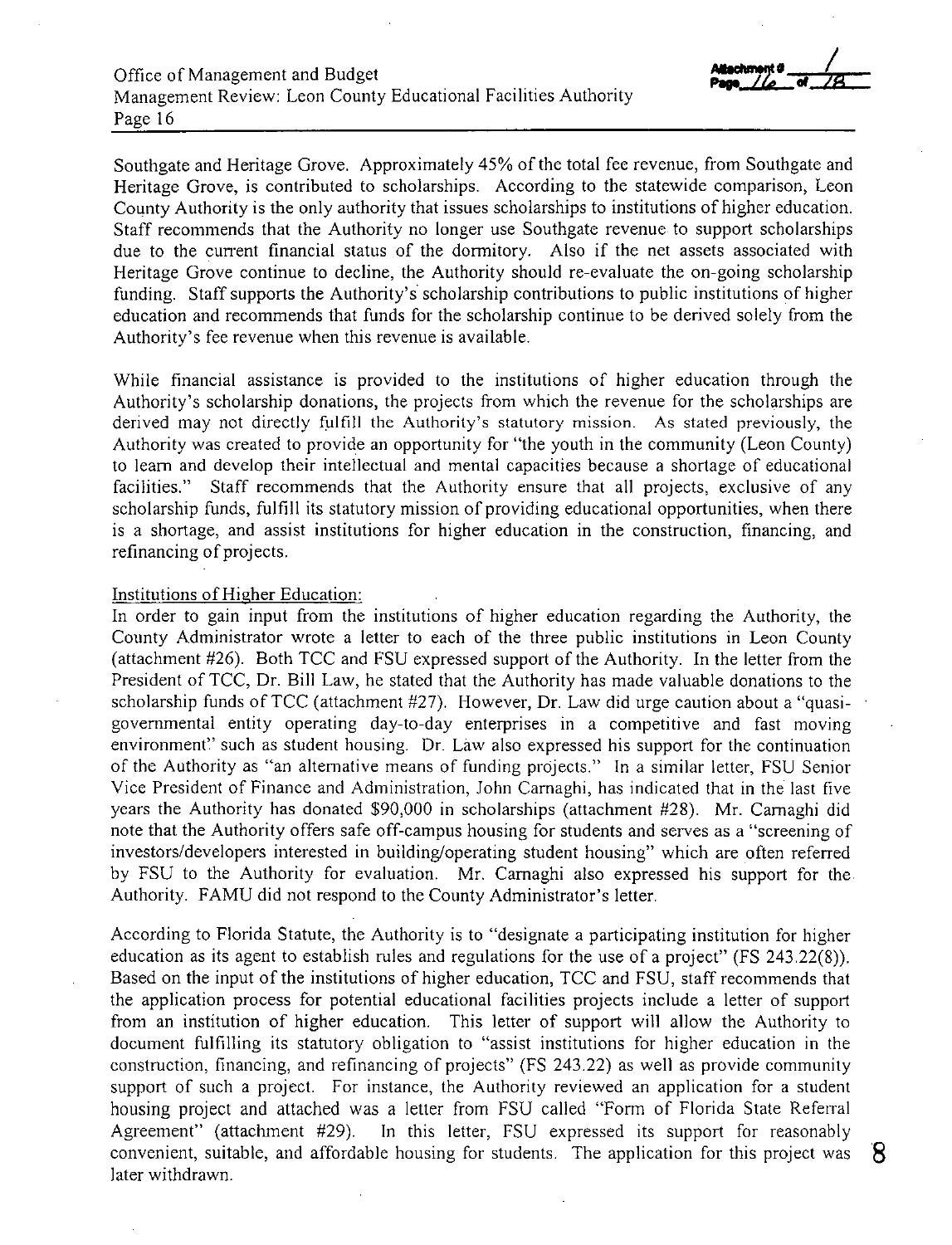

#### *Finding:*

*8. Southgate currently has an occupancy rate o/52%, the debt service reserve is not fully funded, and approximately 45% of the total fee revenue, from Southgate and Heritage Grove, is contributed to scholarships.* 

*9. The Authority issues scholarships to institutions of higher education from revenue derived from its own projects. In addition, the Leon County Authority is the only Authority in the state to issue scholarships according to the statewide comparison study.* 

*10. The Authority was created to provide an opportunity for the youth community (Leon County)*  to learn and develop their intellectual and mental capacities because of a shortage of *educational facilities.* 

*11. Both Florida State University and Tallahassee Community College expressed their support for the Authority, especially concerning the scholarship donations.* 

## *Recommendation:*

8. Require that the Authority no longer use Southgate revenue to support scholarships due to the current financial status of the dormitory. If net assets associated with Heritage Grove continue to decline, the Authority should re-evaluate the on-going scholarship funding.

9. Support the Authority's scholarship contributions to public institutions of higher education and require that funds for the scholarship continue to be derived solely from the Authority's fee revenue when this revenue is available.

10. Require that the Authority ensure that all projects, exclusive of any scholarship funds, fulfill its statutory mission of providing educational opportunities, when there is a shortage, and assist institutions for higher education in the construction, financing, and refinancing of projects.

11. Require that the Authority include a letter of support from an institution of higher education as part of the application process for potential educational facilities projects, thus allowing the Authority to document fulfilling its statutory purpose of assisting these institutions.

## **Leon County Educational Facilities Authority's Response:**

*8. The Authority does not use "revenue" to fund scholarships and could not do so without being in violation of the bond documents. The Authority funds scholarships from the administrative fees earned by it in accordance with the bond documents. Scholarships will continue to be derived from the Authorities administrative fees and funds.* 

*9. Please see the foregoing response to Item No. 8. The Authority is proud to apparently be the only authority in the state to award scholarships.* 

*JO. The Authority has and will continue to abide by the Florida statutory provisions and BCC enabling resolution which created and authorized the Authority's mission of providing higher educational opportunities and assistance to benefit the institutions of higher education in the community.* 

*11. As part of its due diligence, the Authority always takes into consideration how its projects fulfill its statutory mission of assisting the community's institutions of higher education. A "letter ofsupport" is a board statement, and one that educational administrators may not be in a position to issue on a given project. Historically and by design, the Authority has always had members from the FSU, TCC, and FAMU administrations, so as to assure open lines of* **B**